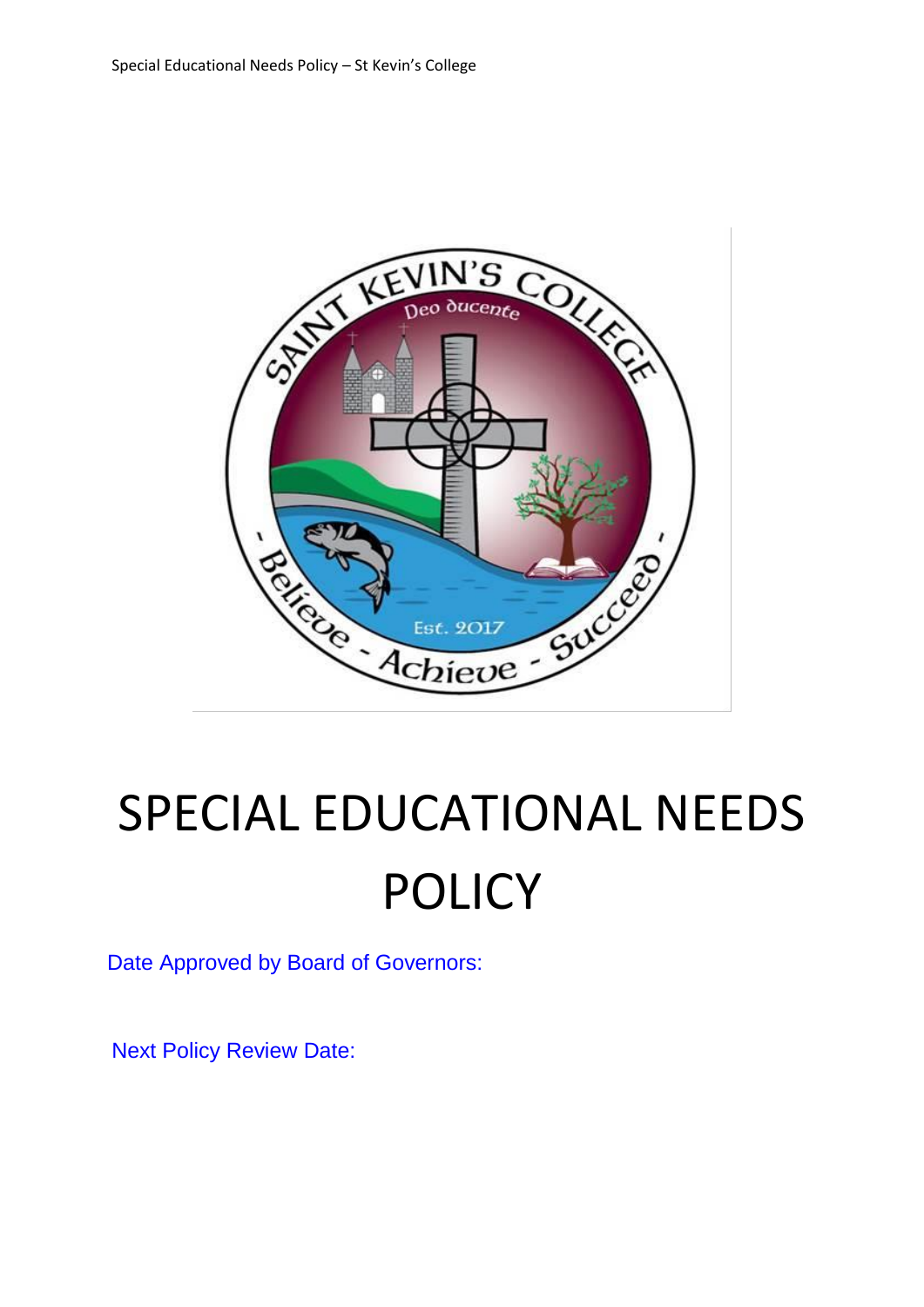#### **MISSION STATEMENT**

*St Kevin's College will strive to promote the core values of respect, compassion, justice and community through a belief in the power and place of prayer and worship in the school community, a belief in the difference education can make and a commitment to excellence for all pupils and staff.*

**Rationale for SEN Policy**

**(Policy is based on the College Mission Statement, Current Special Educational Needs, Disability and Equality Legislation)**

**St Kevin' s College, through this policy document, seeks to ensure that the needs of all pupils with special educational needs and/or disability will be addressed and provision made available to them throughout or at any time during their school career. In addition, St Kevin's acknowledges the rights of students with additional needs to have access to a broad and balanced curriculum in an inclusive, supportive, caring environment where all are valued, respected and encouraged to reach their full potential.**

**In implementing this policy, we believe we can help to remove barriers to learning and encourage young people to make progress academically, personally and socially.**

**Whilst many factors contribute to the range of difficulties experienced by some children, we believe that much can be done to overcome them by parents, teachers, pupils and external agencies working together with the support of the college's Board of Governors.**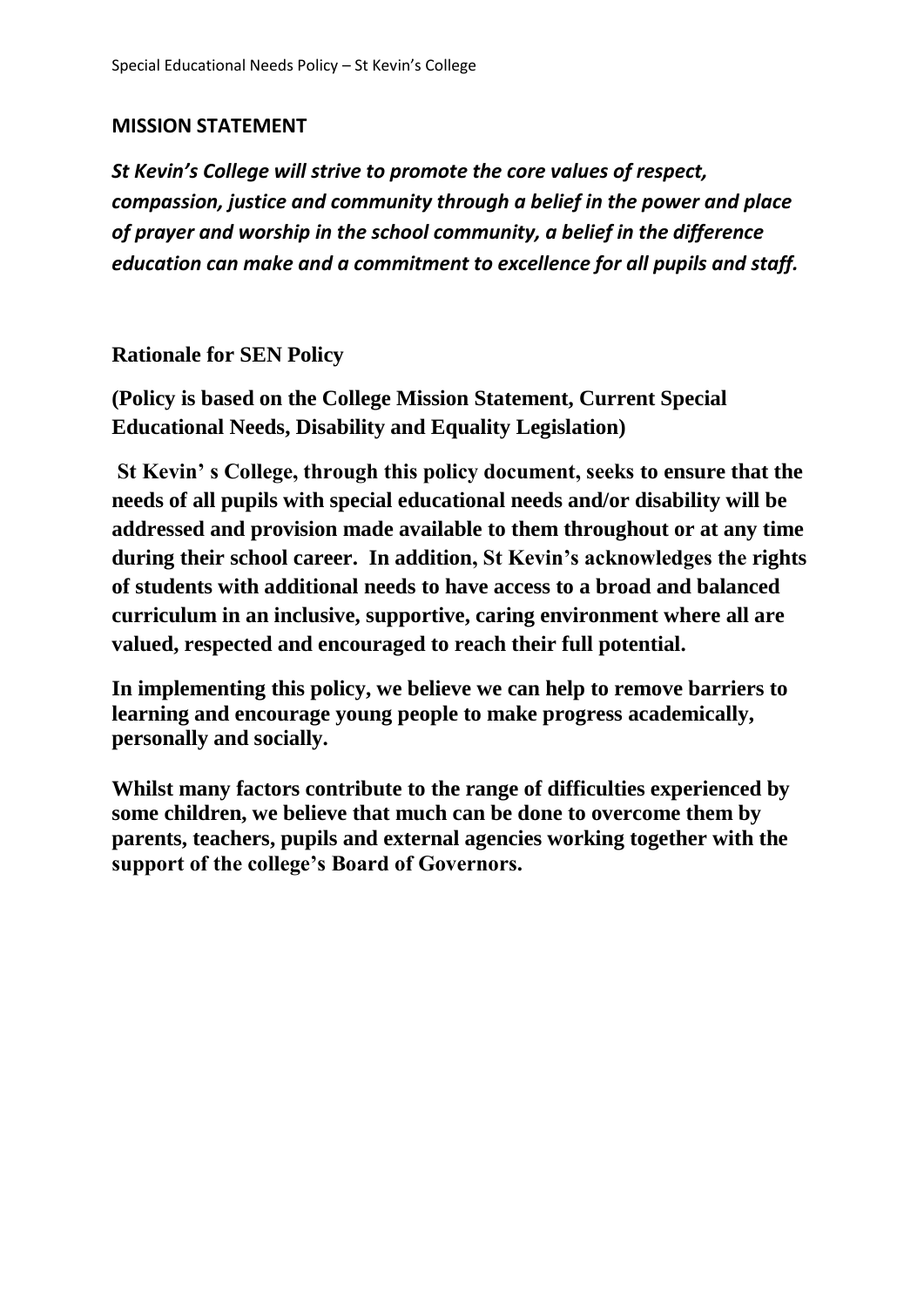## **Definitions**

## **Special Educational Needs**

**'Learning difficulty' means that the child has significantly greater difficulty in learning than the majority of children his or her age, and/or has a disability which hinders his or her use of educational facilities. 'Special education provision' means educational provision which is different from, or additional to, the provision made generally for children of a comparable age.**

**(***Code of Practice 1998 paragraph: 1.4***)**

**Disability / SENDO**

**The Special Educational Needs and Disability (Northern Ireland) Order 2005 (SENDO) amended the Disability Discrimination Act (1995) and created important new duties for schools. The aim of SENDO is to strengthen the rights of children with Special Educational Needs to be educated in mainstream education and to introduce disability discrimination legislation to schools. It is important to note that a child with special educational needs may or may not have a disability. A child may have a disability but not special educational needs.**

## **SEN Provisions of SENDO**

**'The law strengthens the right to an ordinary school place for children with a Statement of Special Educational Needs, unless it is against the wishes of parents or it is incompatible with the efficient education of others'.**

*SENDO (2005***)**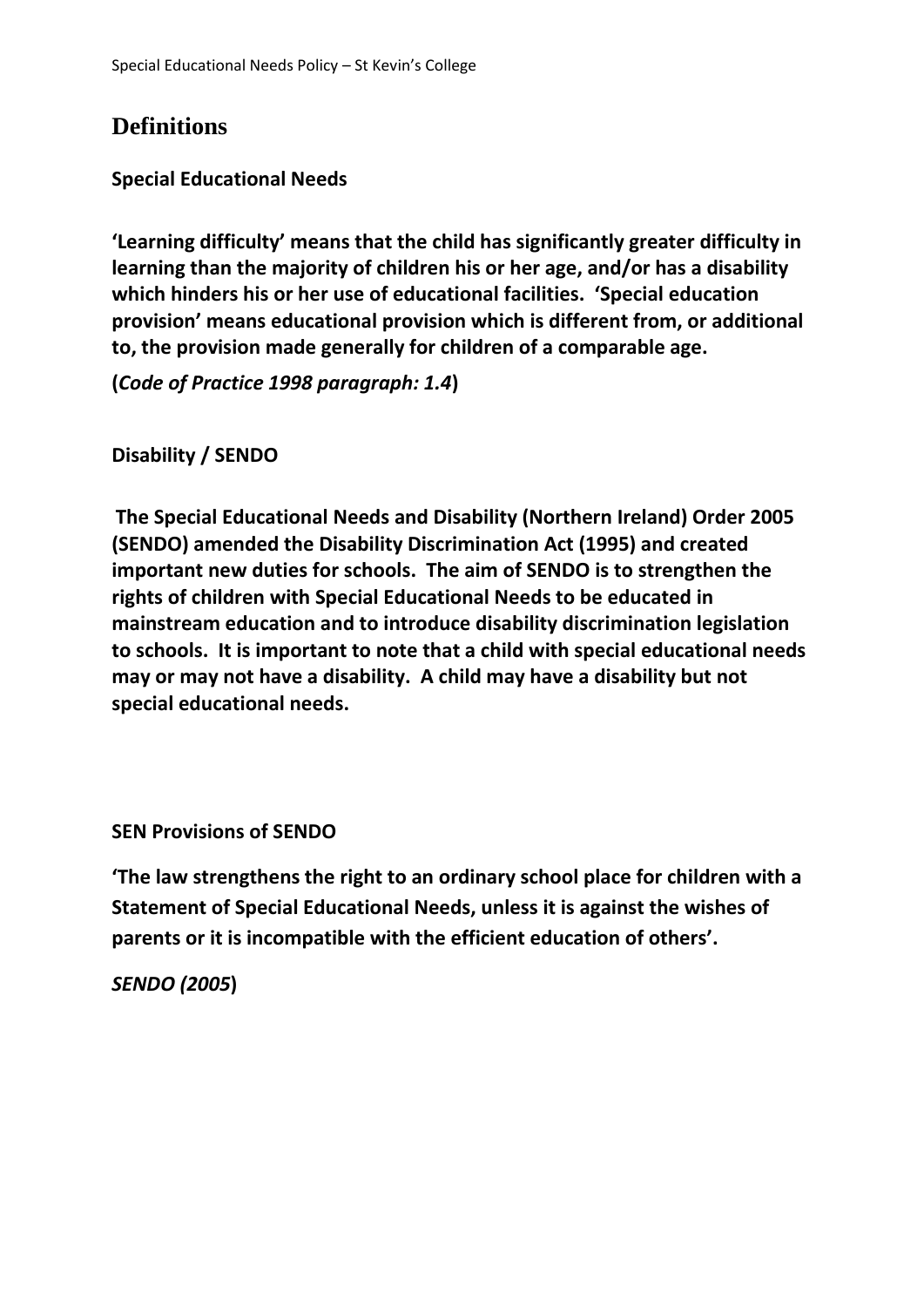#### **Newcomer Children**

**For children of ethnic minority groups (including those whose first language is not English) lack of competence in English does not conform to the definition of SEN. Students in this category will not be entered on the SEN Register unless there is evidence of a learning difficulty or disability separate from acquiring English language skills.**

## **Gifted and Talented**

**'The term Gifted and Talented is used to describe those students who are achieving or who have the potential to achieve a level substantially beyond the rest of their peer group. Gifted and Talented pupils may also present with a learning difficulty'.**

**(***Guidelines for Teachers NCCA/CEA 2007***)**

## **Key Principles of Inclusion**

**The following areas will encompass all aspects of SEN /Disability as highlighted in the Code of Practice:**

- **Learning difficulties**
- **Specific learning difficulties**
- **Emotional and behavioural difficulties**
- **Physical disabilities**
- **•** Sensory impairments
- **Speech and language difficulties**
- **Medical conditions**

**'***Inclusion is about the quality of children's experience; how they are helped to learn, achieve and participate in the life of the school'.*

#### *(Removing Barriers to Achievement, 2004***)**

**St Kevin's College seeks to develop its ethos, culture, policies and practices to include all pupils irrespective of disability and/or special educational need where they can reach their potential alongside their peers. St Kevin's has**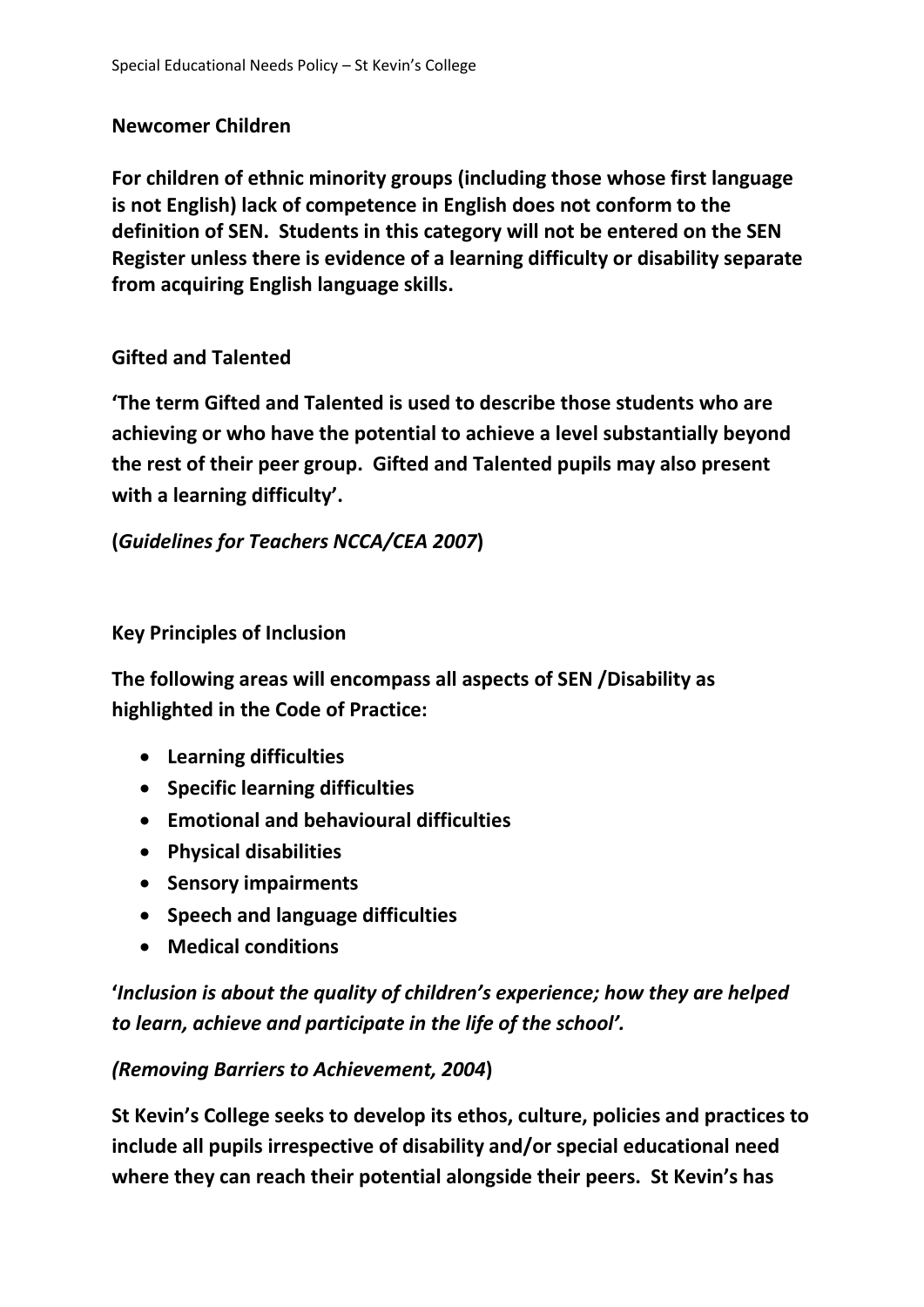**adopted a whole-school approach to the development of the SEN Policy and Practice. In order to embed an inclusive ethos within our school, the SEN Policy links closely with all other policies in supporting all pupils, including those with Additional / Special Needs.** 

**This policy will be amended if/when the** *Code of Practice: SENDO NI* **(2016) is implemented.**

## **Aims of SEN/Inclusion Policy**

- **To provide a broad, balanced, relevant and if appropriate, differentiated curriculum for children with learning difficulties or disabilities which impact on learning.**
- **To identify children with SEN/Disability as early as possible through a variety of means and in consultation with appropriate personnel.**
- **To develop a support system based on the "Code of Practice" for SEN.**
- **To promote a positive learning environment to offer the maximum opportunity for all children to reach their full potential.**
- **To offer experiences and opportunities which allow pupils to develop knowledge, understanding and skills which ensure progress, promote success and develop self-confidence.**
- **To encourage the use of a range of teaching strategies which incorporate different learning styles and ensure effective learning for all.**
- **To develop a system for recording continued assessment so that each pupil's performance can be monitored.**
- **To ensure that all children with SEN/Disability feel valued and have a positive self-image.**
- **To promote the inclusion of all pupils with SEN/Disability into the life and work of the school.**
- **To create a supportive environment where pupils are encouraged to contribute to the planning of strategies which help to meet their individual learning needs.**
- **To provide guidance for Staff with regard to the "Code of Practice", implications of the "SENDO" legislation and their role in providing an inclusive environment for all pupils.**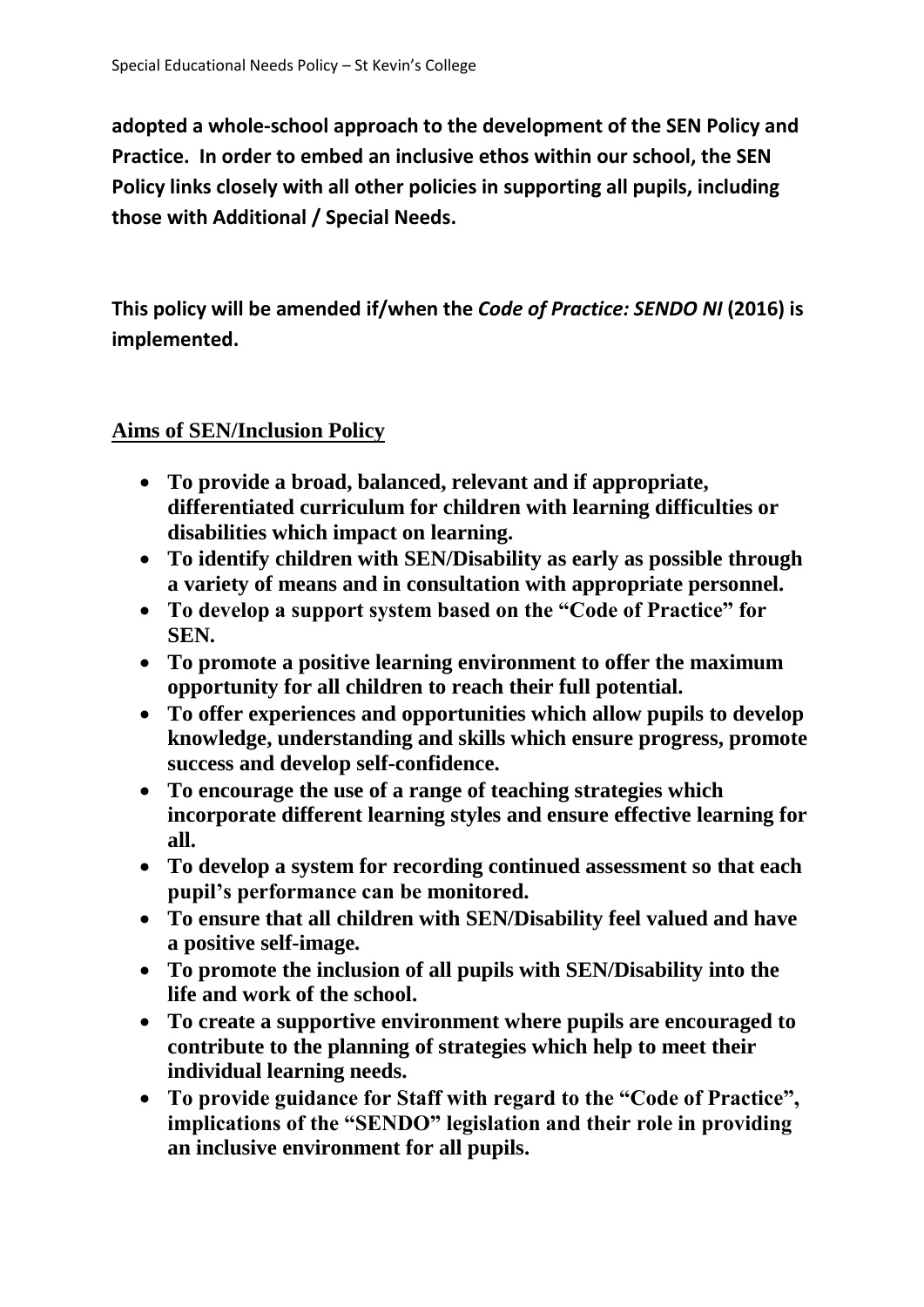- **To encourage all Staff to avail of INSET Training in order to raise awareness.**
- **To encourage parental involvement regarding the provisions and/or adjustments made to ensure their child has access to all aspects of a Curriculum suited to his/her needs.**
- **To liaise and co-operate with external agencies to ensure the best possible provision for children in our care while having regard to the availability of resources.**

## **OBJECTIVES**

- **To match SEN provision to need through the five-stage model of Identification and Assessment by ensuring that students with special educational needs are identified and assessed as early as possible.**
- **To ensure teachers, classroom assistants and others as appropriate, are made fully aware of the College's procedure for making provision for students with special educational needs.**
- **To promote subject specific planning and good practice to address the learning needs of students with additional needs – including the use of a range of strategies and resources suited to different learning styles and the use of ICT to support learning.**
- **To disseminate relevant SEN data and information to teachers to enable them to shape planning and teaching and to monitor and evaluate progress of students identified with additional needs.**
- **To fully involve parents and students in the identification, assessment and delivery of interventions.**
- **To ensure close co-operation between all agencies concerned through a multi-disciplinary approach.**
- **To encourage positive relationships between staff and pupils and to make every effort to ensure the self-esteem and self-confidence of each student with additional needs is safe-guarded.**
- **To ensure the progress of students with additional needs is carefully monitored and that record keeping is clear and systematic to enable effective evaluation of student progress.**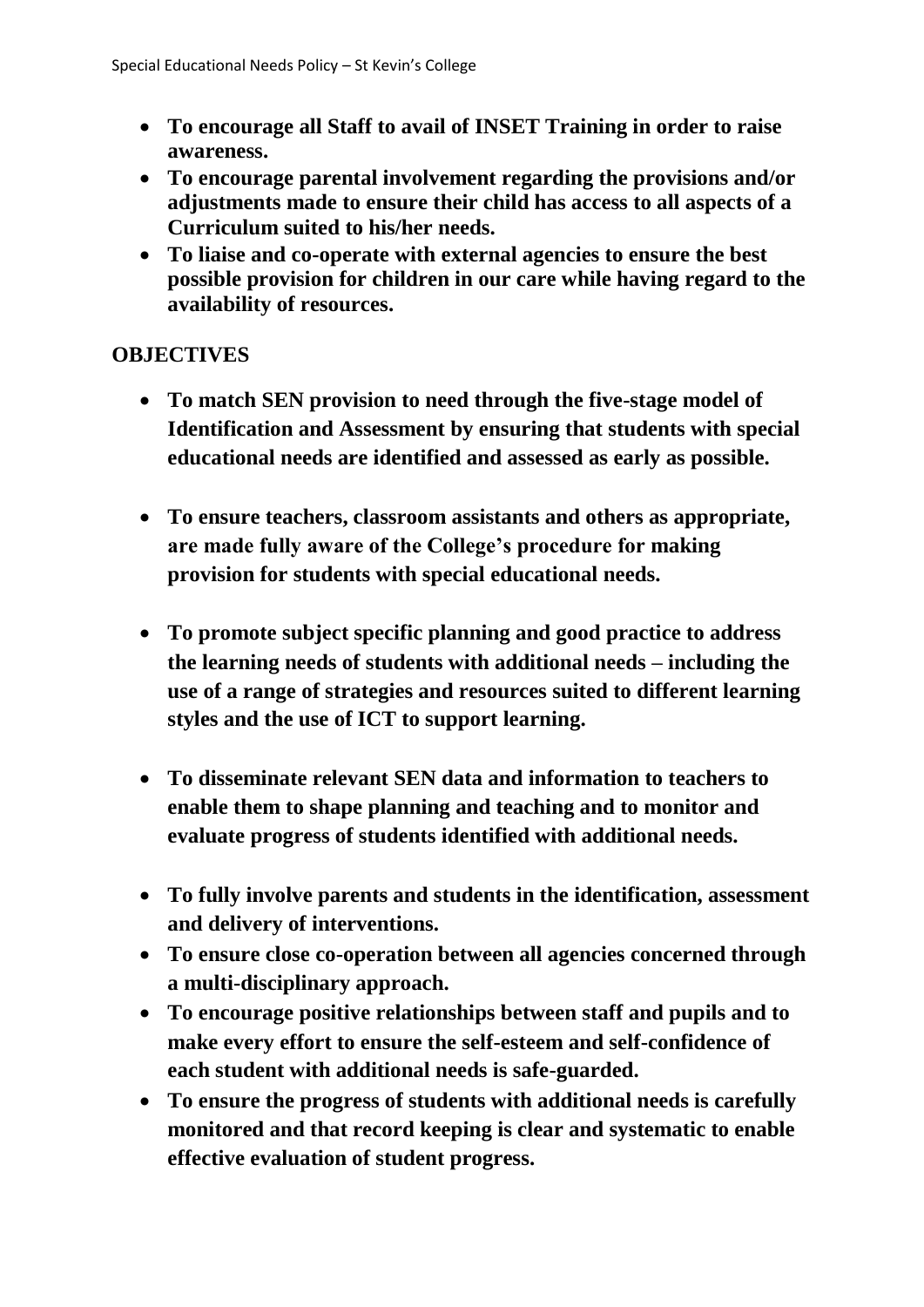#### **Identification and Assessment of Special Educational Needs**

**"***It is vitally important that children with SEN are identified as early as possible and that an awareness of their possible difficulties is clearly communicated between all the professionals involved with their development'.* **(Code of Practice 1998 paragraph. 2.14)**

**In St Kevin's College the following will be used to identify pupils' needs:**

- **Whole school assessment (CATS)**
- **Standardised screening or diagnostic tests**
- **Information from transferring school**
- **Parental information**
- **Teacher observation/Teacher Referral**
- **School Assessments – Assessment Points**
- **Educational Psychology Assessments**
- **Statements of Special Educational Needs**
- **Medical / Care Plans**
- **Outside agencies**

**New referrals may occur at any time in a pupil's school career and from any age or ability. Staff are requested to use the 'Record of Concern' proforma when referring pupils to the Additional Needs Department. This can be found in the Learning Support Folder in RM Staff.**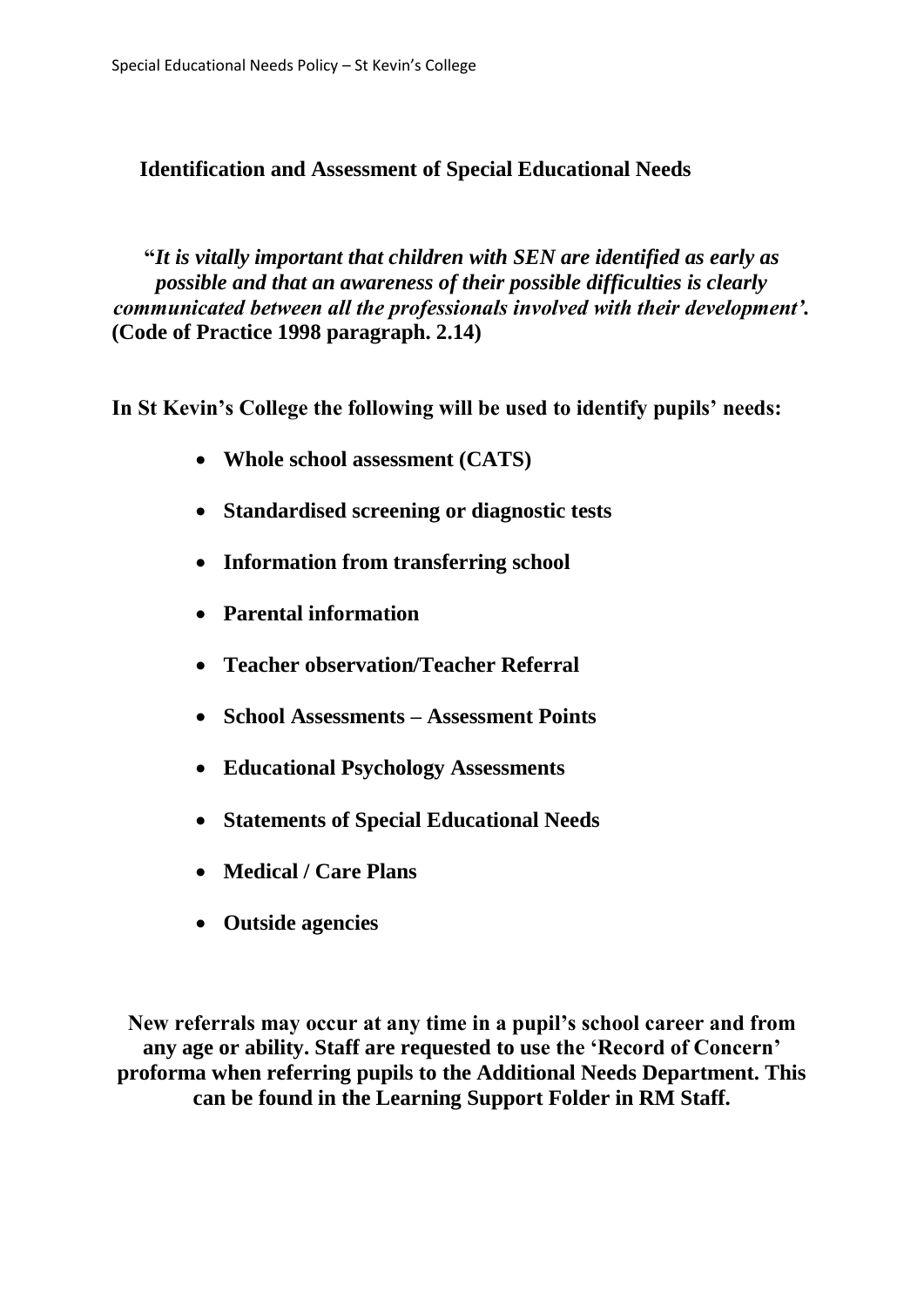#### **Arrangements for Co-ordinating SEN Provision**

#### **Roles and Responsibilities**

**SEN provision will be the overall responsibility of the Board of Governors and the Principal. However, in order to facilitate the practical day to day running of the provision responsibility for this has been delegated to the SENCO and the SLT.**

#### **Board of Governors should:**

- **Ensure that all pupils' special educational needs are addressed**
- **Have regard for current legislation and Code of Practice**
- **Ensure an SEN Policy is in place and kept under review**
- **Ensure that appropriate funds and resources are delegated to SEN**

#### **Principal**

**The Principal should:**

- **Keep the Board of Governors informed about SEN issues**
- **Ensure the SENCO and SLT are actively involved in the management of SEN throughout the school**
- **Ensure consistency of practice and the SLT contribution to the SDP**
- **Where necessary liaise with parents and external agencies**
- **Delegate and monitor the SEN budget**
- **Allocate time for Staff CPD in the area of SEN**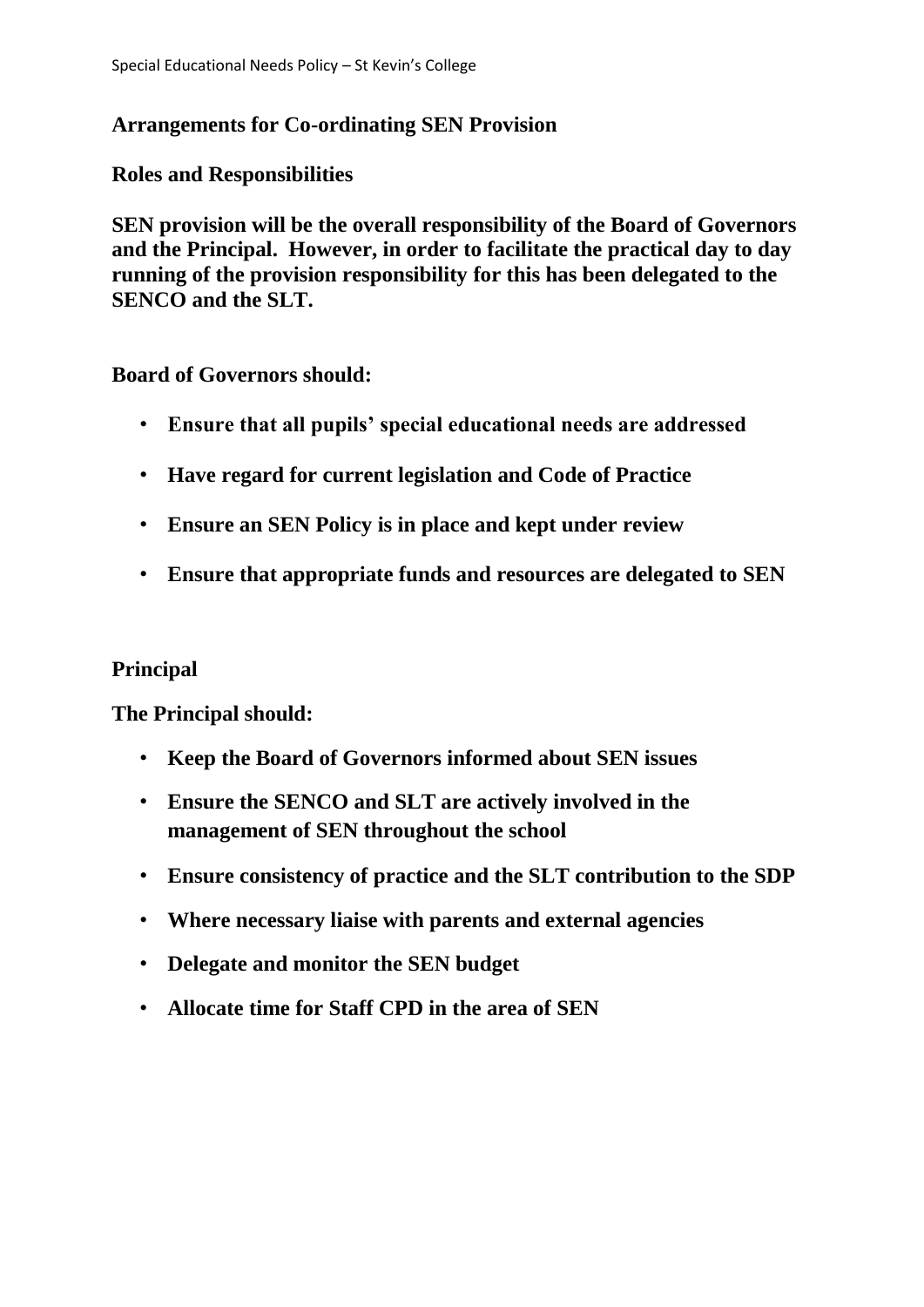#### **SENCO**

**The SENCO should:**

- **Co-ordinate the day to day provision of the school's SEN Policy**
- **Liaise with and advise colleagues – Teachers / Classroom Assistants**
- **Co-ordinate provision for children with special educational needs**
- **Administer Screening / Diagnostic Tests**
- **Make referrals and complete all necessary forms**
- **Maintain the SEN Register / IEPs / Records of all pupils with SEN**
- **Organise Annual / Transition reviews**
- **Put Exam Access Arrangements in place**
- **Liaise with Parents and Outside agencies**
- **Be aware of current legislation**
- **Contribute to the in-service training of Staff**
- **Meet with SEN Staff on a regular basis**

**It is vital that all staff work together for the benefit of pupils. Pastoral and Curriculum Co-ordinators also have key roles.**

**Other Key Roles:**

- **Year Head**
- **Head of Department**
- **Subject Teachers**
- **Classroom Assistants**
- **Pupils / Parents**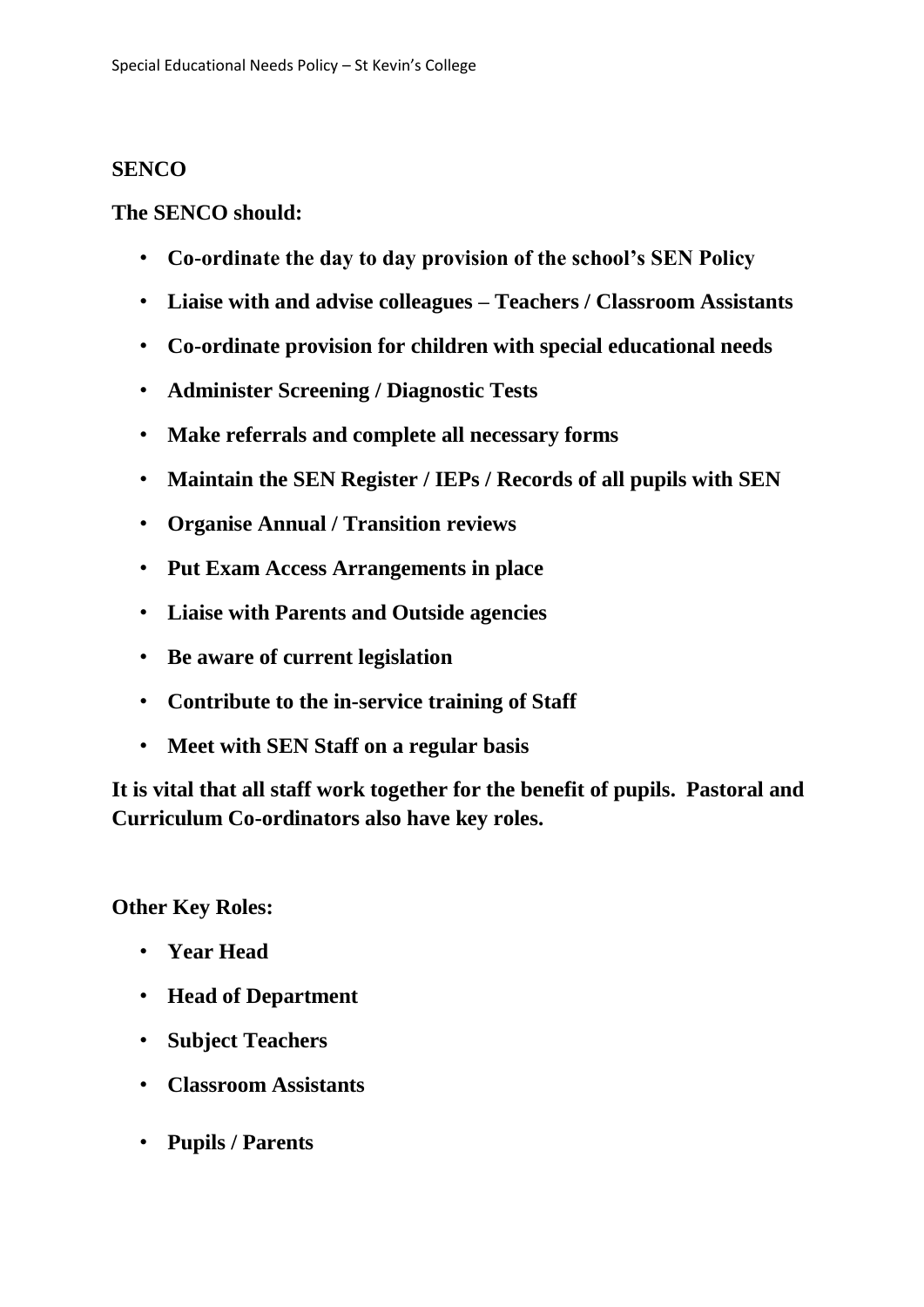**Year Heads should:**

- **Be aware of current legislation**
- **Keep up to date with the SEN Register**
- **Liaise with Form Teachers regarding pupils on the SEN register who are experiencing difficulty**
- **Work closely with the SENCO**
- **Update records as appropriate**

**Heads of Department should:**

- **Keep up to date with the SEN Register and ensure new members of the department are familiar with the SEN Policy**
- **Ensure that practice and procedures within the department promote learning and teaching which is relevant and accessible to all pupils**
- **Support subject teachers to enable them to provide an appropriate and differentiated curriculum**
- **Ensure appropriate resources are available**
- **Discuss issues and successful strategies with subject teachers through departmental meetings and forward appropriate minutes to the SENCO**

**Subject Teachers / Form Teachers should:**

- **Keep up to date with information on the SEN Register**
- **Gather information through observation and assessment**
- **Develop an inclusive classroom**
- **Work closely with other staff to plan for teaching and learning**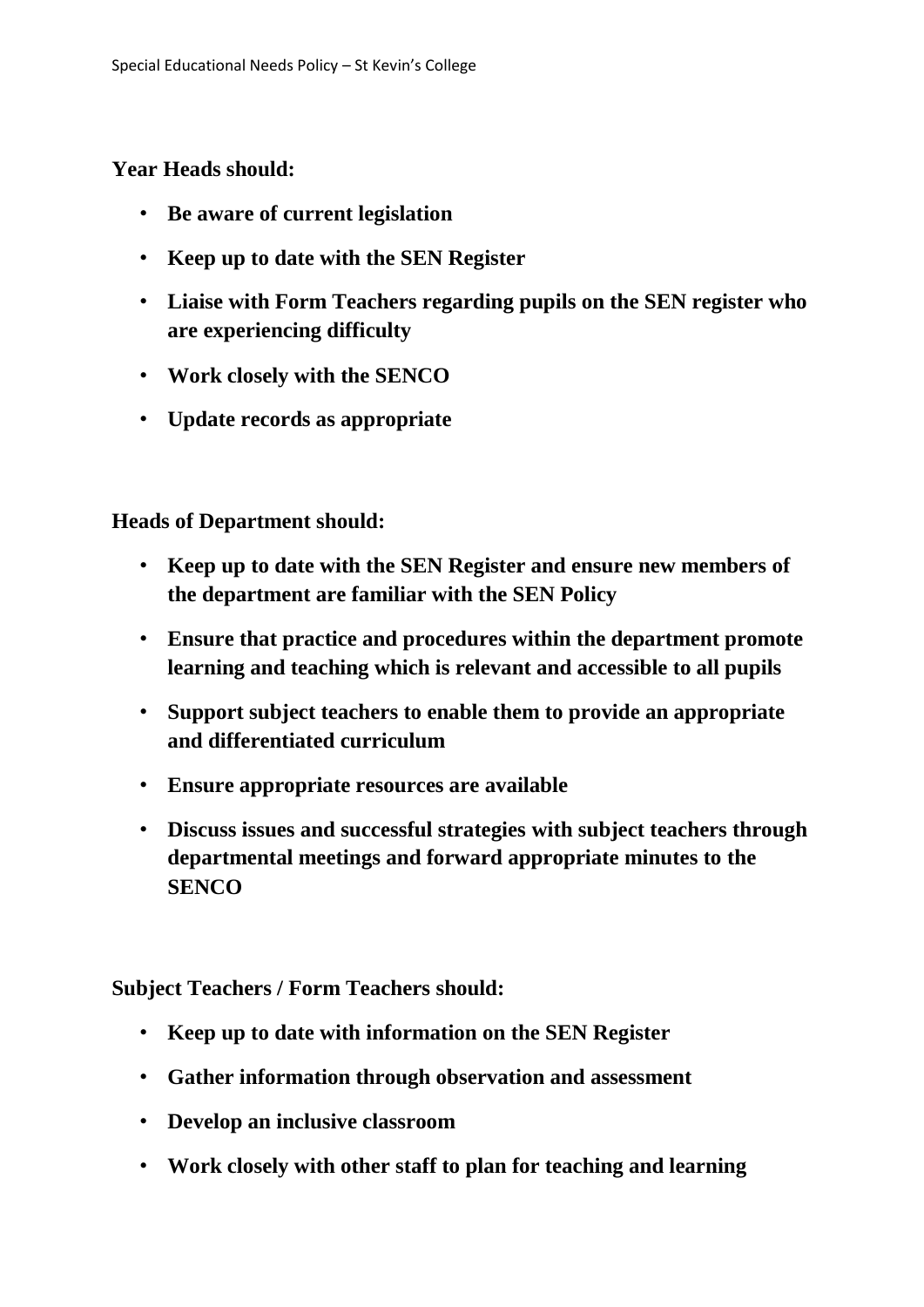- **Contribute to, manage and review IEPs in consultation with the SENCO**
- **Contribute to the Annual / Transition Review process**
- **Work closely with and involve Classroom Assistants as part of the learning team**
- **Liaise with Head of Department / Head of Year**

**Classroom Assistants should:**

- **Work under the direction of the class teacher**
- **Be involved in the planning of work for students in their class**
- **Look for positives by talking to the pupil about his / her strengths**
- **Listen to the child / speak to the staff on the child's behalf**
- **Explain boundaries and operate these consistently and fairly**
- **Keep records and attend meetings including Annual/Transition Reviews**
- **Provide practical support**
- **Assist with examinations**
- **Share good practice**

#### **Pupil**

**'The child should where possible according to maturity and capability, participate in all decision making processes which occur in education'.**

**(***Supplement to the Code of Practice - paragraph 1.19***)**

**Pupils should:**

- **Contribute to the assessment of their needs**
- **Contribute to education plans by identifying particular areas of concern**
- **Work towards achieving agreed targets**
- **Contribute to IEP reviews and the Annual / Transition review process**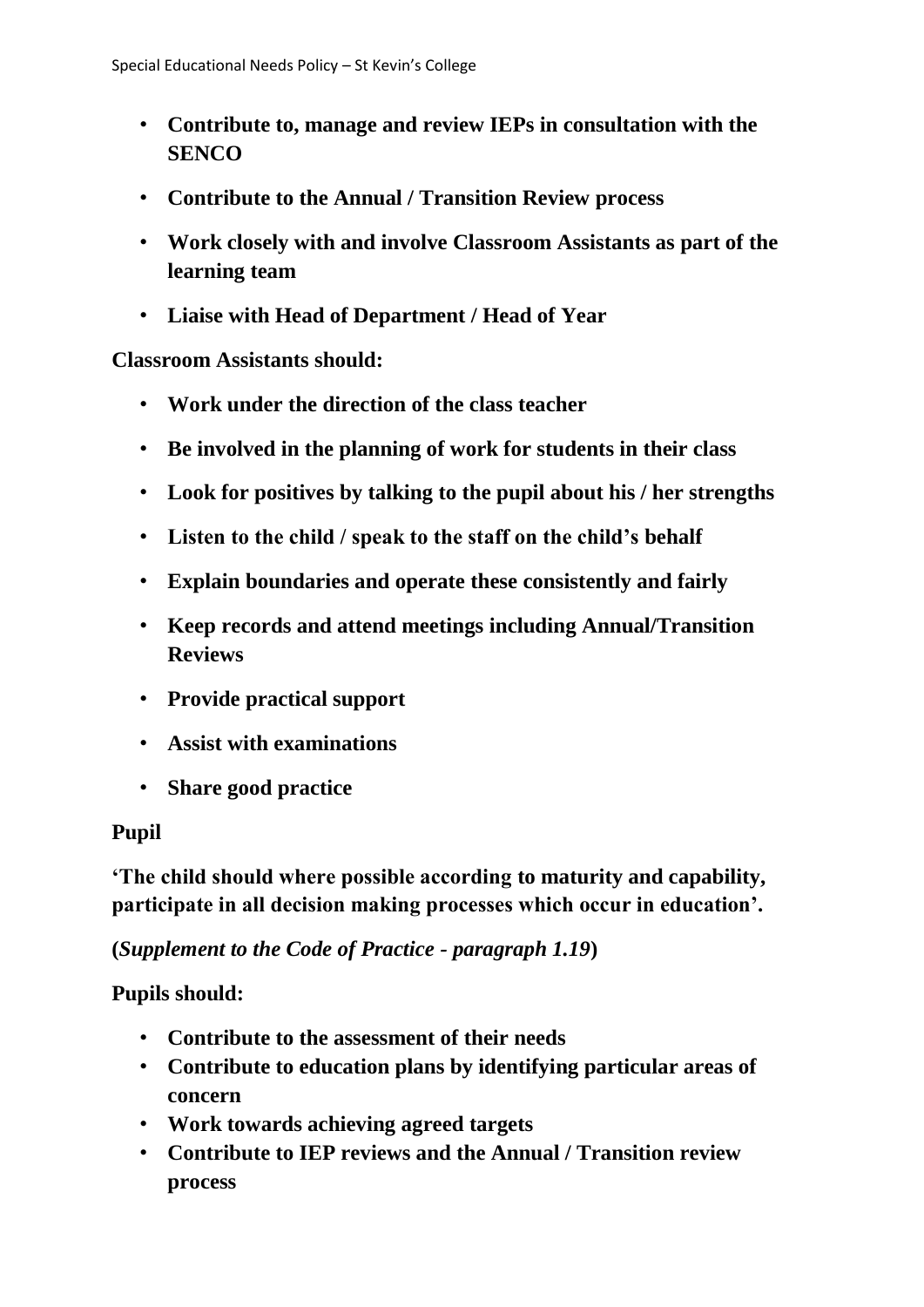## **Parent / Carer**

**'The relationship between the parents of a child with SEN and their child's school has a crucial bearing on the child's educational progress and effectiveness of any school based intervention. Professional help can seldom be wholly effective unless it builds on parental involvement and provides reassurance that account is taken of what parents say and that their views and anxieties are treated as intrinsically important'.**

**(***Code of Practice paragraph 2.21***)**

- **It is therefore essential that parents inform the school of any specific identified needs as early as possible on entry to the school.**
- **It is the school's responsibility to inform parents when considering placing the child's name on the SEN register and invite parents / carers to attend meetings to discuss their child's needs.**
- **Parents / Carers should attend Annual Review meetings, inform the school of changes in circumstances which may impact on the child's progress.**
- **Parents / Carers should support the child in achieving targets on IEPs.**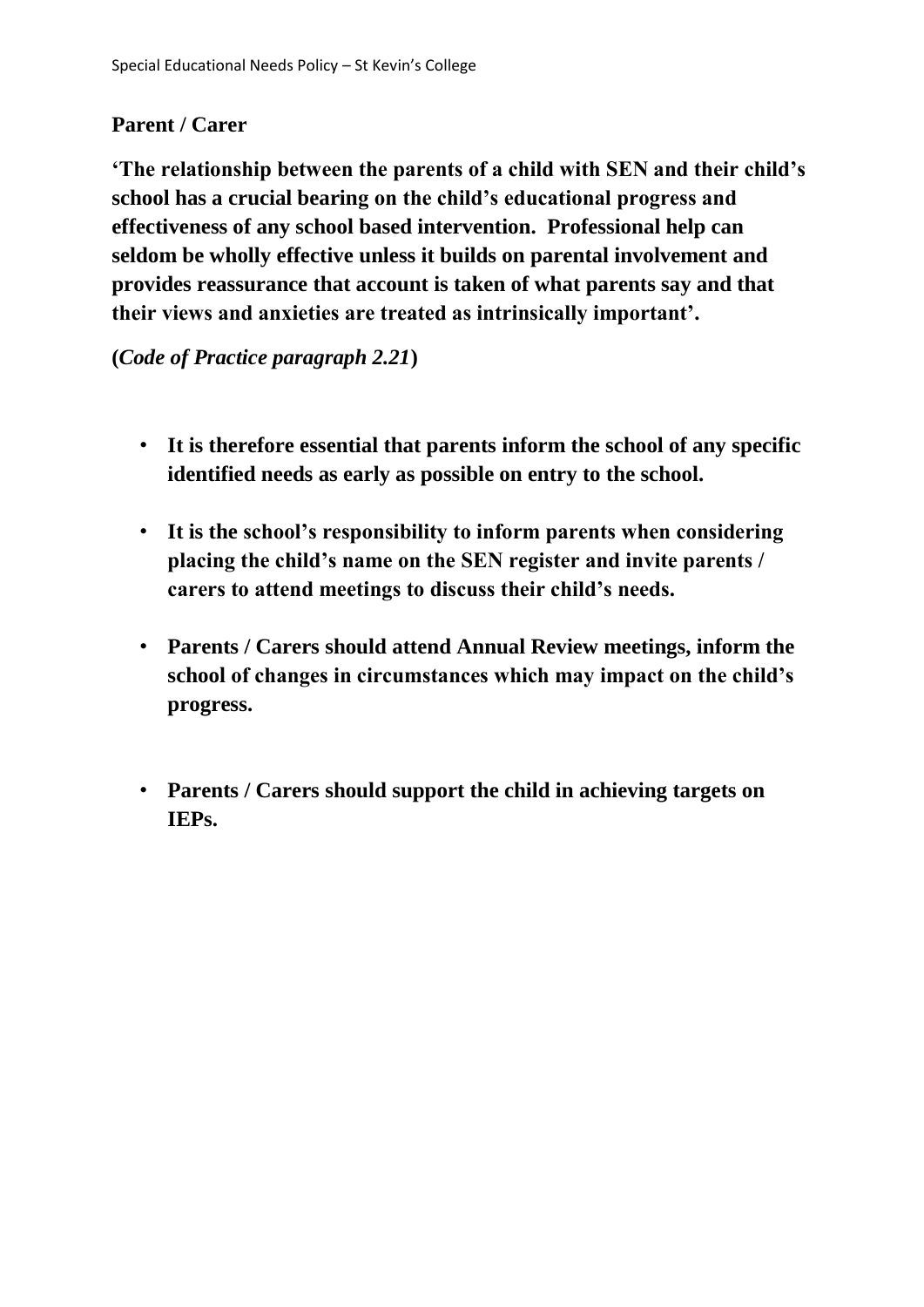## **The Structure of SEN in St Kevin's College**

**In St Kevin's College we follow the five stage approach as set out in The Code of Practice.**

**This approach recognises that there is a continuum of Special Educational Needs and that the requirements of the majority of pupils with SEN lie at Stages 1, 2 or 3. This means that their needs are met by the school with the help of outside agencies.**

#### **Initial Assessment**

- **All incoming pupils are screened during June / September in the year of entry using standardised tests for reading, spelling and numeracy. CATs are also administered.**
- **The SENCO uses all available data to ascertain a profile of incoming pupils with Additional Needs.**
- **All relevant data is disseminated to subject teachers so that they are fully informed about the additional needs of all students.**

## **STAGE 1**

**When an initial concern is expressed following observation of classroom practice and on-going assessment:**

**Assess / Plan / Review**

- **Subject teacher / HOD / Head of Year / Parent make referral to SENCO.**
- **Meeting to decide if child's name should be recorded on SEN register.**
- **SENCO / subject teachers to monitor and evaluate child's progress / behaviour.**
- **After one term child's progress reviewed.**
- **SENCO will remove pupil's name from register or move to Stage 2.**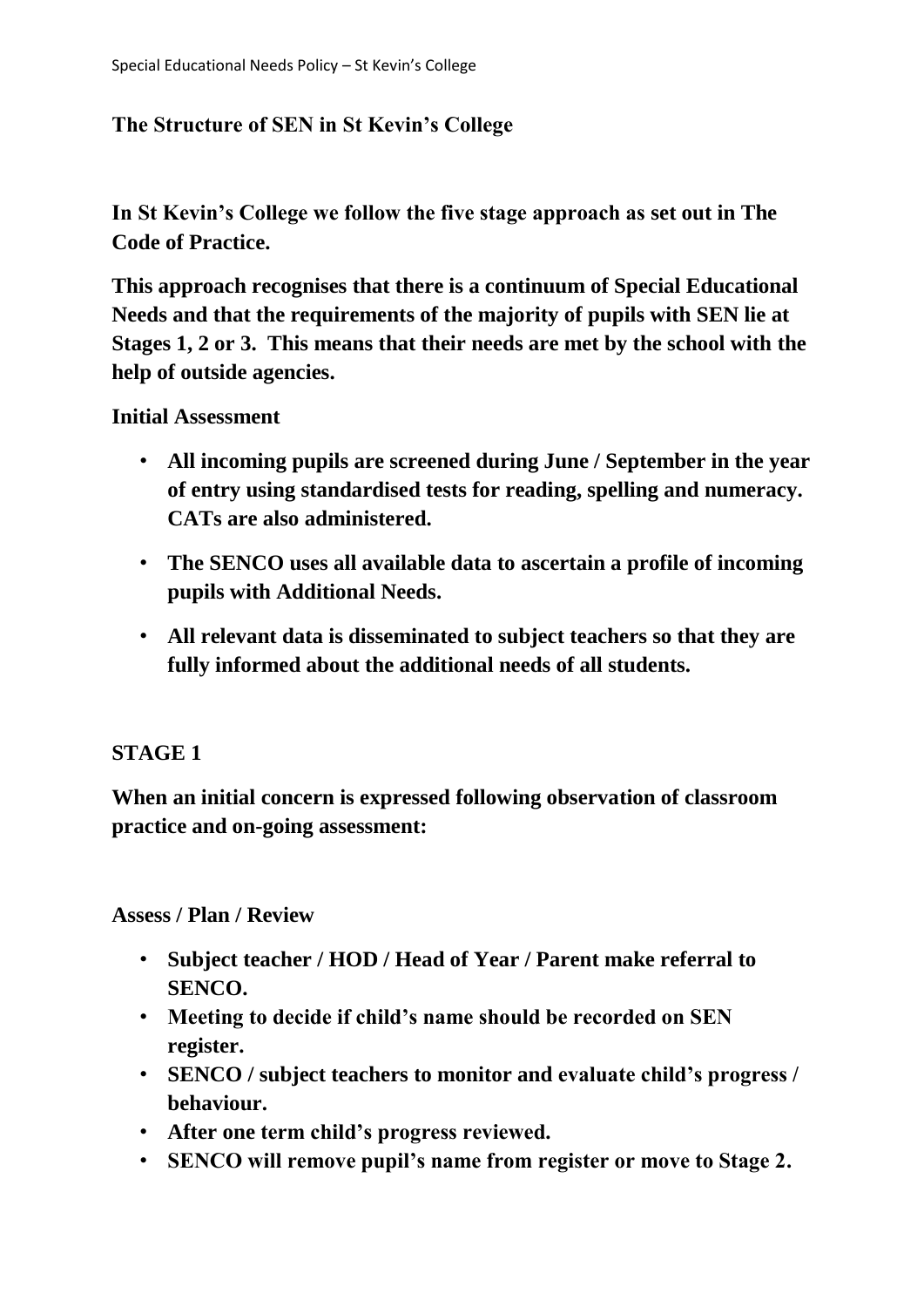#### **Stage 2**

- **The SENCO takes the lead in assessing the student's learning difficulty.**
- **SENCO and relevant teachers work together using all available information to agree a way forward.**
- **The student's subject and Form Teachers remain responsible for working with the pupil in the classroom.**
- **IEP put in place to be reviewed twice per year.**
- **The SENCO, relevant staff and parents will review progress and move the pupil back to Stage 1 or on to Stage 3.**

**Stage 3**

• **Stage 3 begins with a decision either at Stage 2 review or following discussion about initial concern between the SENCO, Principal, teachers and parents, that early intensive action with external support is immediately necessary** 

**Referrals at Stage 3 will be placed in order of priority in keeping with directive from the EA.**

- **Stage 3 Referral Form is completed following consultation with parent, pupil and Educational Psychologist.**
- **Stage 3 assessment carried out and recommendations made.**
- **IEP drawn up, implemented and reviewed with all involved.**
- **Issues discussed with Principal.**
- **Following review, pupil remains at Stage 3 / reverts to Stage 2 / Principal requests Statutory assessment.**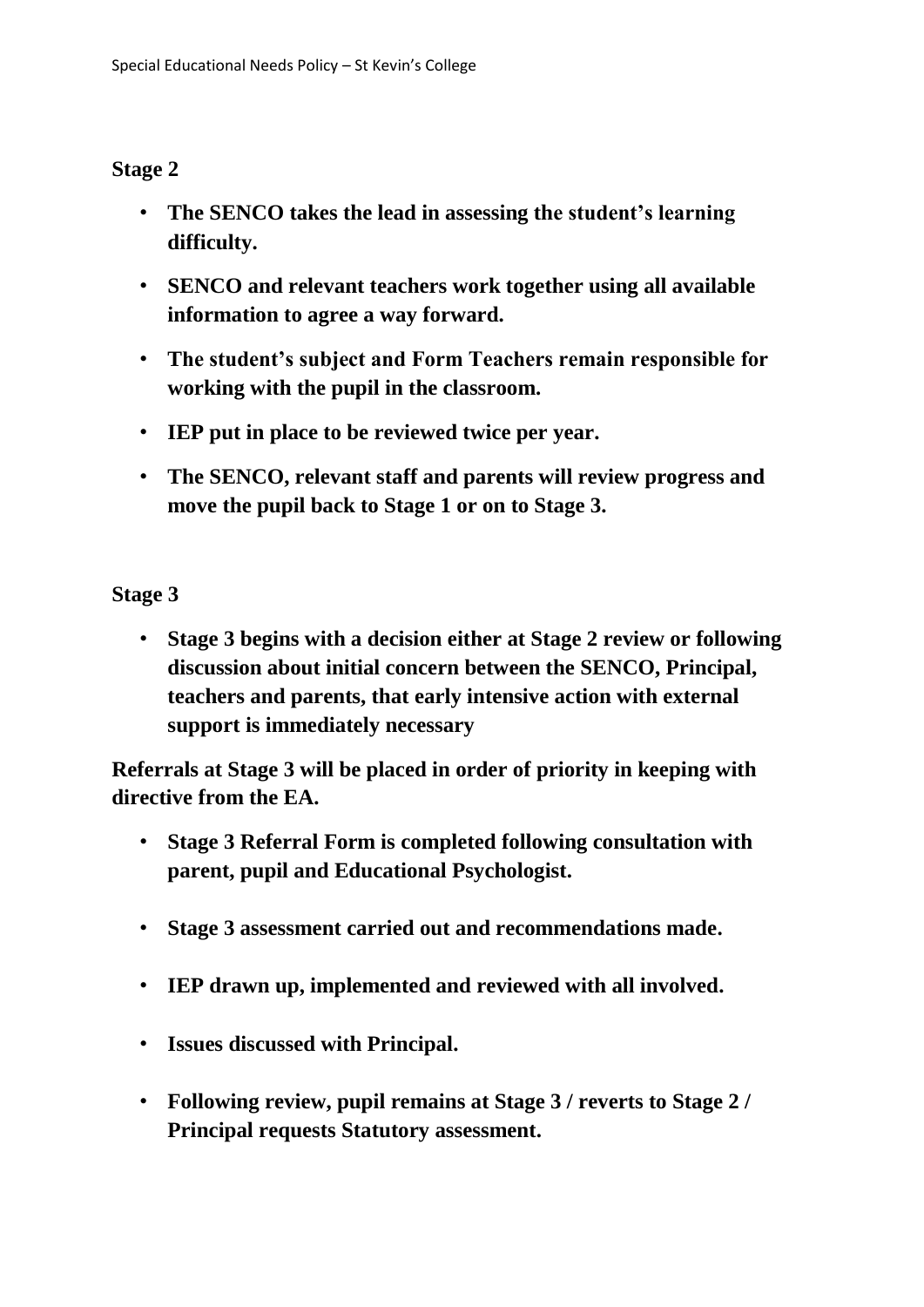## **Stage 4**

**If the school feels that the child's needs remain so substantial that they cannot be effectively met within the resources normally available to the school, then an SA1 form will be submitted to the EA to request a determination if a Statutory Assessment may be undertaken.**

**The EA will consider:**

- **The degree of the child's difficulty**
- **The nature of the provision required**
- **Whether the child's needs can be met by the resources currently available within the school or if there is a need for further resources and a statement to be implemented**

**Stage 5**

**Once the Statement has been finalised: -**

- **Provision and / or support will be arranged to meet the pupil's needs**
- **A Stage 5 Education Plan will be drawn up and implemented**
- **The student's IEP will be amended to reflect the advice outlined in the Statement**
- **The Annual Review and Transition process will take place**

**All children who have a Statement of Special Educational Needs will be reviewed annually, to make sure that the needs of the child are still being met.**

**Annual Review forms and Transition Plans (14+) must be completed and forwarded to the EA.**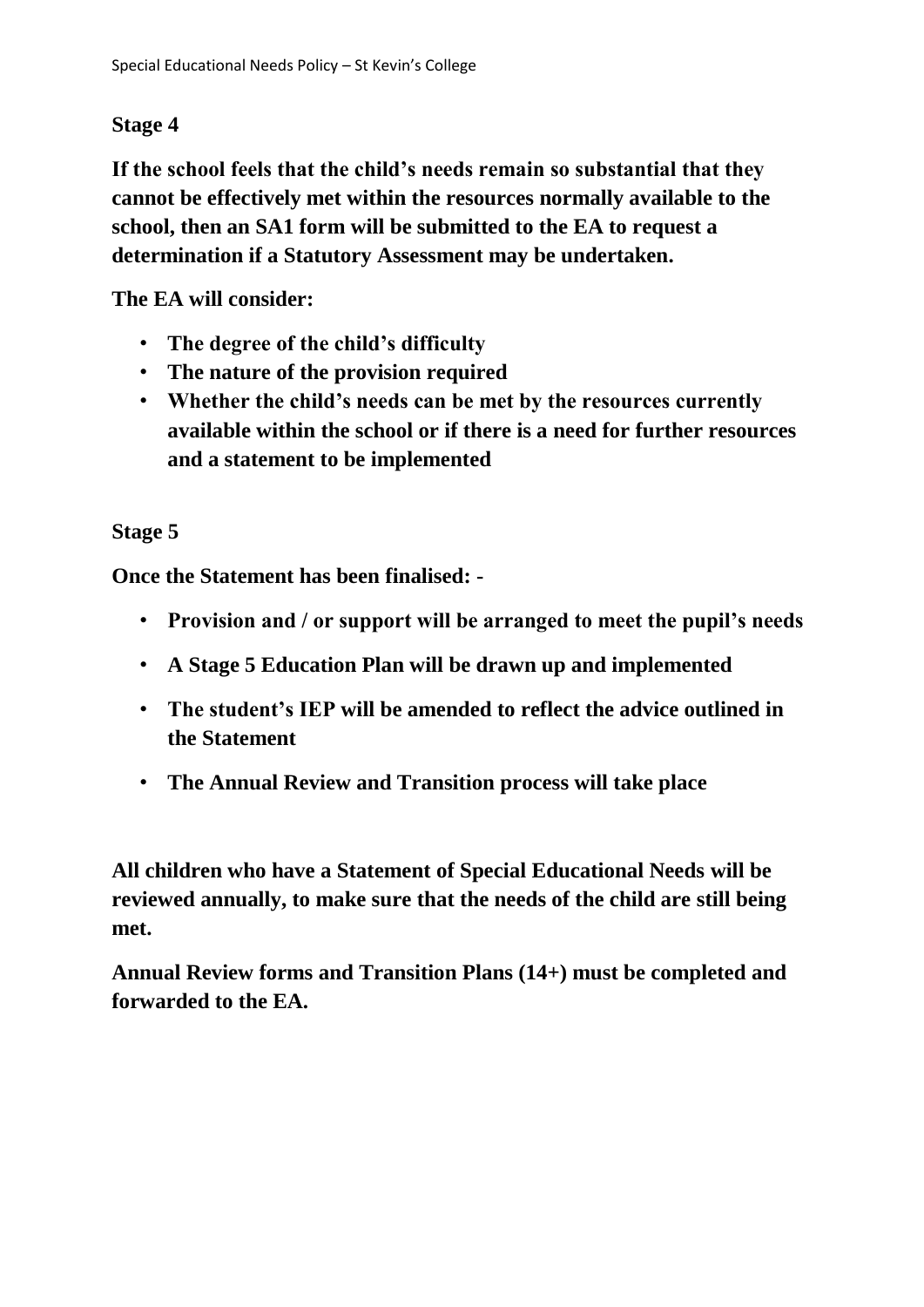## **Learning and Teaching**

**This involves all staff in utilising a range of teaching strategies and classroom management styles designed to take account of the differing abilities, interests and experiences of pupils.** 

**Special Arrangements for Examinations**

- **Special Arrangements for Examinations are designed to provide access for pupils with specified learning difficulties**
- **Pupils will only be considered for access arrangements in accordance with the regulations outlined by the Joint Council for Qualifications (JCQ)**

**Continued Professional Development**

**It is essential that all staff keep up to date with current developments in order to best provide for pupils with Special Educational Needs.**

**All INSET will be organised in consultation with the Principal, SLT and the SENCO.**

## **Annual Report**

**An Annual Report regarding the provision of SEN in St Kevin's College will be presented to the Board of Governors by the SENCO.**

## **Complaints**

**All complaints will be dealt with following St Kevin's College complaints procedures.**